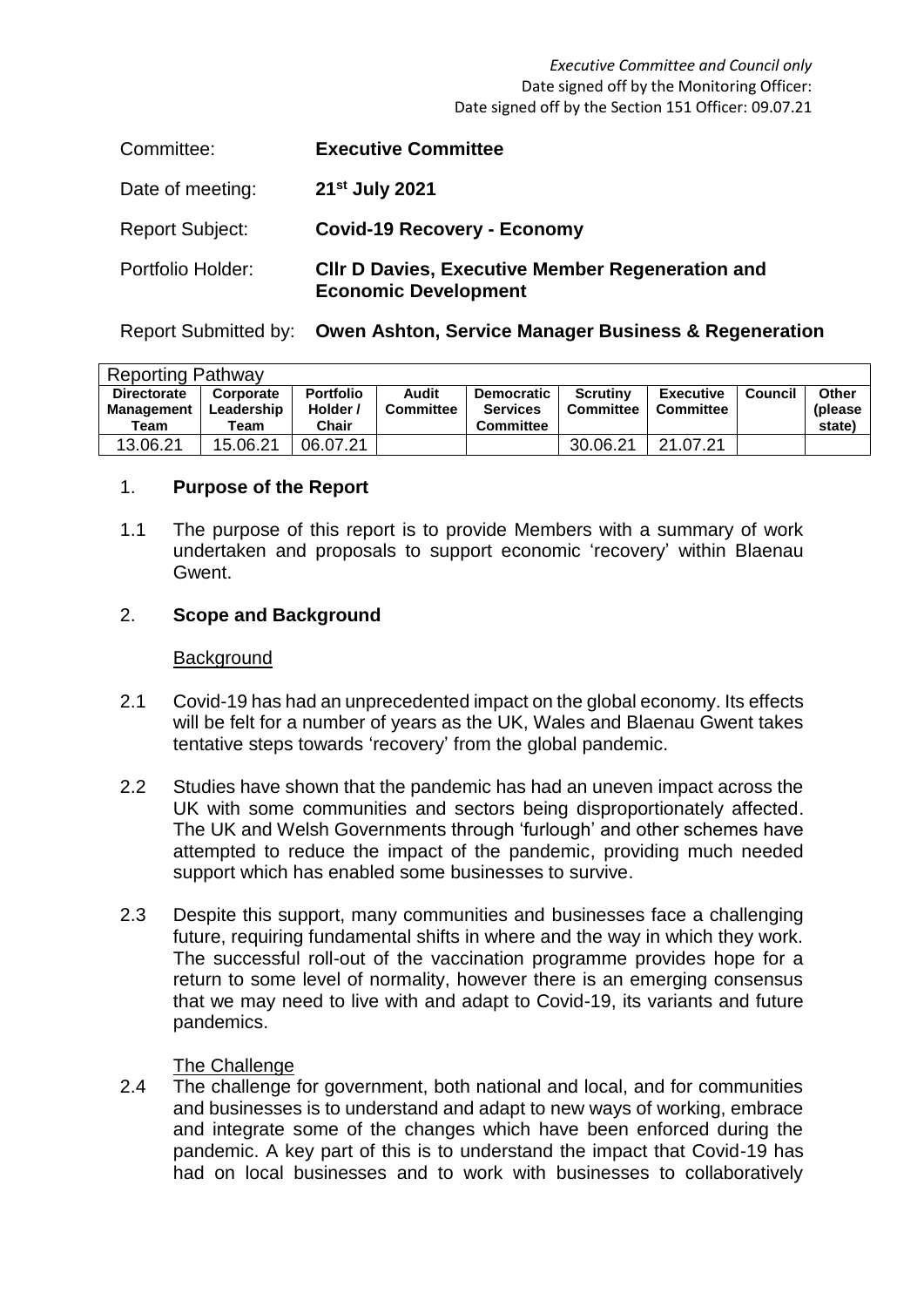identify support measures to create a more resilient and sustainable economy within Blaenau Gwent.

- 2.5 Fundamentally, this may need to start with agreeing on what we mean by 'recovery' – does it mean a return to a pre-Covid-19 economy or something different? We will also need to be driven by data and evidence which could be obtained from various sources, most importantly from businesses and our communities. Business feedback and engagement will be key to any attempts at 'recovery'.
- 2.6 We will also need to agree on key areas to focus on – these could be 'Town Centres' and 'Business Parks' within the county borough and supporting businesses within these areas to address a number of challenges:
	- Digital maturity will be more important for business delivery across all sectors, and digital skills will become key.
	- Plans for manufacturing moves to robotics, AI will be brought forward.
	- On-shoring means more local supply chains will be sought from UK and EU by bigger businesses
	- More resilient businesses may mean more storage required for finished products and raw materials
	- Town centres will need a total rethink, as almost everything retail moves to on-line capability and hospitality venues will be the last to reopen with fewer staff
	- As homeworking grows more quickly businesses change their working model and COVID proof spaces are the new office space
- 2.7 Alongside this, some of the responses to the challenges include actions across a range of partners and sectors including:
	- Manufacturing tech advice, investment and skills
	- Digital skills program across all sectors
	- Supply chain support, sites and premises (on-shoring facilitation)
	- Specific support for growth companies and R&D in BG
	- Identify initiatives for 18-24 post-ed work related training (e.g. FJF)
	- Build the Foundational Economy
	- Widen accessibility through innovative/sustainable transport solutions
	- Enable more start-ups especially town centre and on-line
	- Progress with Test Facility as future facing anchor investment to BG
	- Influence other economic recovery work in Wales and UK
- 2.8 There may be other actions that communities and businesses may see as more or equally as important – we want to understand what these are and how we can support businesses and communities.

## The Next Steps

2.9 Members will recall a previous report to Council detailing proposals as part of the Blaenau Gwent Recovery Plan outlining the Council's approach. Tying in to the Recovery Plan, an Impact Assessment is currently being undertaken to establish a baseline and metrics, working closely with partners utilising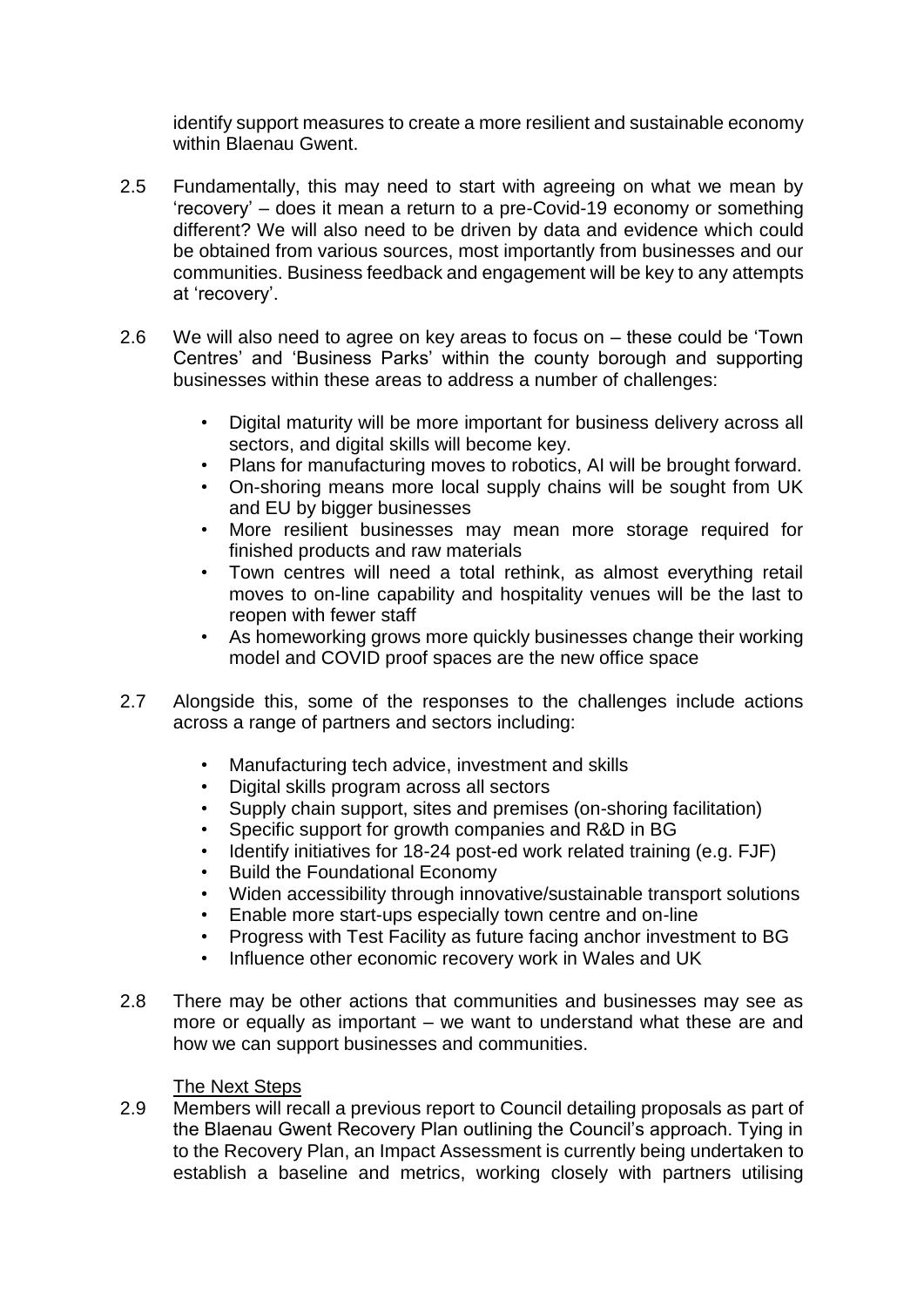existing networks. The networks have already provided input into the actions identified in 2.7 which forms the basis of the emerging Impact Assessment and will continue to provide valuable data and insights to help shape and inform support programmes, metrics to be used, as well as providing sounding boards to test proposals and delivery agents.

- 2.10 We propose to continue engagement with these networks over the next few weeks to finalise the Impact Assessment which will feed into the Recovery Plan. However, a key challenge is that some businesses and the Council are in many ways still in a 'response' mode. Although many lessons have been learned, the opening up of the economy has only recently started and so it may take some time to fully reflect on and understand in detail the real impact of the pandemic and the steps needed.
- 2.11 The Council has already started this process and has been working with UK and Welsh Government to support businesses in a number of ways, for example the Regeneration department has worked closely with colleagues in Finance on administering Covid-19 relief funding on providing direct support as detailed below:

| Grant scheme                                   | No of<br>Grants<br>Awarded | <b>Total Value of</b><br>Grants |
|------------------------------------------------|----------------------------|---------------------------------|
| Self-Employment Bursary                        | 30                         | £75,000.00                      |
| Freelancer & Cultural                          | 74                         | £185,000.00                     |
| Freelancer & Cultural 'Top Up'                 | 56                         | £140,000.00                     |
| Lockdown Discretionary                         | 213                        | £420,500.00                     |
| <b>Restrictions Discretionary</b><br>(Round 1) | 226                        | £452,000.00                     |
| <b>Restrictions Discretionary</b><br>(Round 2) | 222                        | £444,000.00                     |
|                                                | 821                        | £1,716,500.00                   |

- 2.12 This complemented by over £500,000 of funding via WG through its Valleys Taskforce and TRI programmes supporting Town Centre businesses to undertake improvements to Covid-proof their premises. In combination with other support programmes managed and administered with the Council's Finance team, local businesses have been provided with around £30m of Covid-19 support.
- 2.13 We are also in the process of submitting an application to the UK Government for the Community Renewal fund and will potentially be submitting an application for the Levelling Up fund. Collaboratively developing the Recovery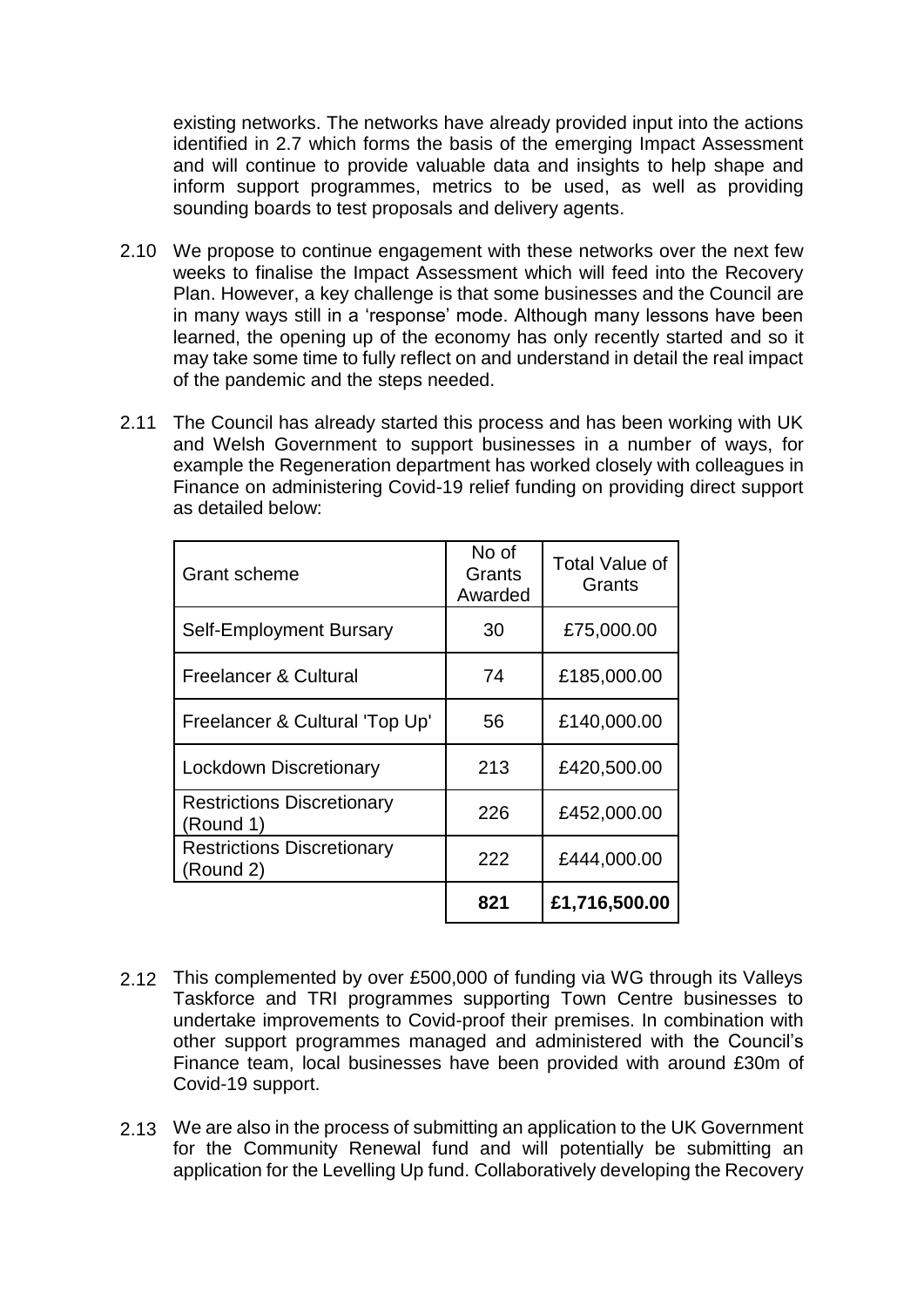Plan will support these and other applications to UK and Welsh Government to facilitate economic recovery in Blaenau Gwent.

# 3. **Options for Recommendation**

- 3.1 This report was presented and supported by the Regeneration Scrutiny Committee at its meeting on 30<sup>th</sup> June 2021.
- 3.2 Option 1 Endorse the report and recommend any additional avenues of engagement and/or actions.
- 3.3 Option 2 To not endorse the report.

# 4. **Evidence of how this topic supports the achievement of the Corporate Plan / Statutory Responsibilities / Blaenau Gwent Well-being Plan**

- 4.1 The report supports the Council's Corporate Plan 2020-22 Outcome Statements:
	- Protect and enhance our environment and infrastructure to benefit our communities
	- Support a fairer sustainable economy and community
- 4.2 The Council's Well-being Plan for 2018-23 includes 5 Objectives. This project directly supports the objectives of creating 'safe and friendly communities' and 'forge new pathways to prosperity'.

# 5. **Implications Against Each Option**

## *Impact on Budget*

- 5.1 Should Option 1 be taken forward there should be no direct impact on Council budgets at this time in terms of work to be undertaken.
- 5.2 However, with the pandemic continuing, and its longer term impacts as yet not fully understood, there is likely to be an impact on the Council's budgets in terms of loss of income from service charges and rents as businesses and residents struggle with payments. For 2020/2021, the Economy Portfolio received funding from the Emergency Hardship fund totalling £164,000 for loss of income.
- 5.3 Whilst not fully quantifiable at this time, it needs to be acknowledged as a potential ongoing impact on the Council's budgets, however, the recovery work should assist in reducing wherever possible the impacts by working with and supporting businesses and the community.

## 5.4 *Risk*

Option 1 – The risks associated with Option 1 are that the Council may raise expectations on the extent of recovery that it can influence and may face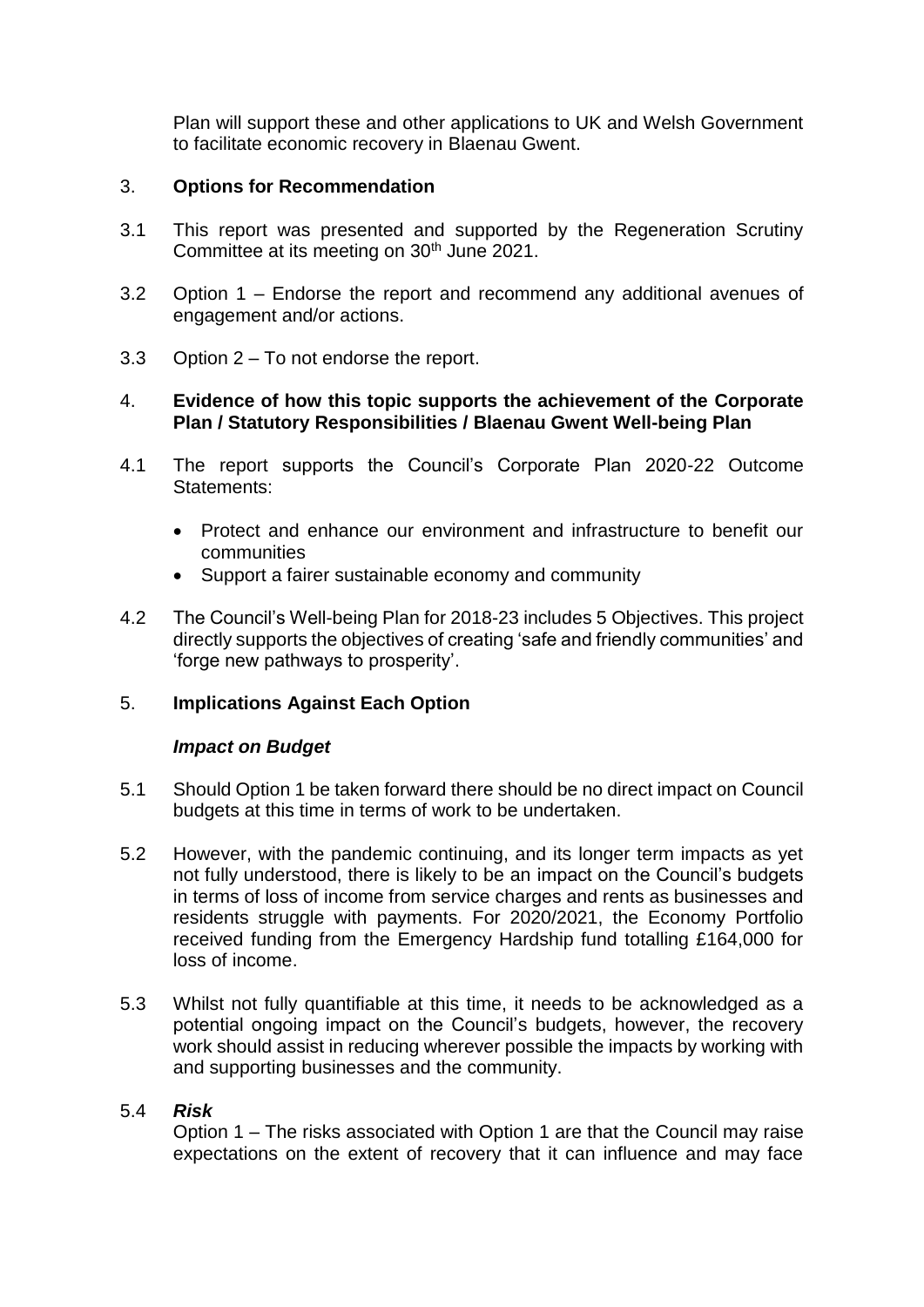challenges in effectively engaging with businesses and communities, many of whom are still actively engaged in responding to the pandemic.

Option 2 – The risk with option 2 is reputational in that the Council may be seen to not attempting to work with businesses and communities and provide a framework for 'recovery'.

## 5.5 *Legal*

There are no legal implications anticipated at this stage and it is proposed that the engagement with businesses is undertaken on an informal basis.

### 5.6 *Human Resources*

Staff within the Regeneration and other departments will work collaboratively on data collection, analysis and engagement with businesses and communities.

### 6. **Supporting Evidence**

## 6.1 **Performance Information and Data**

The Recovery Plan and proposals will be evidence-led and data-driven.

### 6.2 **Expected outcome for the public**

The Recovery Plan will provide a framework and reference point for the public to see the collaborative work undertaken with businesses and communities.

#### 6.3 **Involvement (consultation, engagement, participation)**

Consultation, engagement and participation will form the central pillar of the Recovery Plan.

## 6.4 **Thinking for the Long term (forward planning)**

The Recovery Pan will provide a long-term framework to support business and communities

#### 6.5 **Preventative focus**

The Recovery Plan will hopefully establish measures and interventions to prevent similar pandemics having such an impact on the economy

## 6.6 **Collaboration / partnership working**

Collaboration and Partnership working will be a central pillar of the Recovery Plan.

## 6.7 **Integration (across service areas)**

The nature of the work required to co-produce the Recovery Plan will involve input and expertise from across the Council.

## 6.8 **EqIA (screening and identifying if full impact assessment is needed)**

An Equalities Impact Assessment screening is currently being undertaken.

### 7. **Monitoring Arrangements**